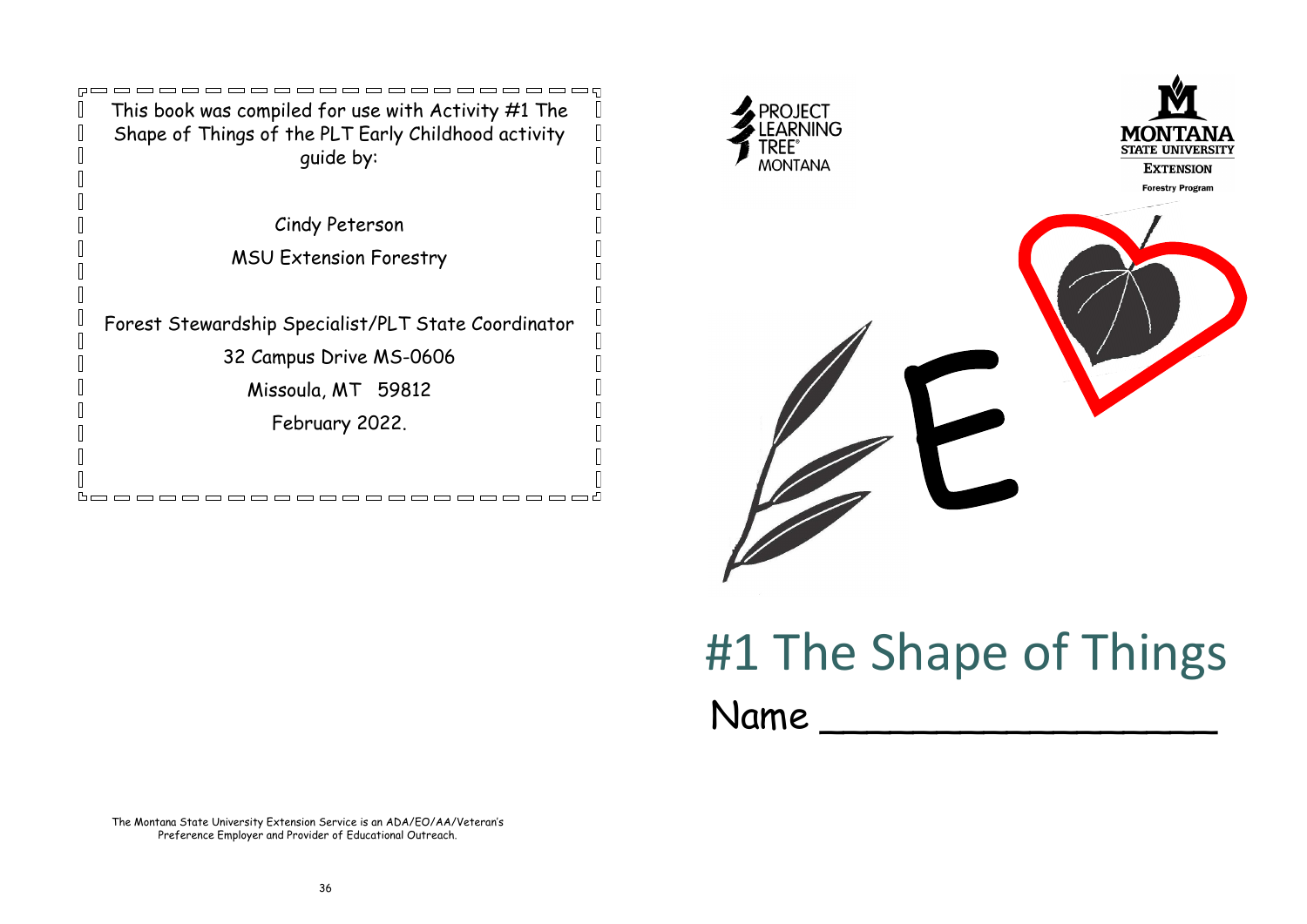| _______________________<br>ro o o<br>$\equiv$ |            |
|-----------------------------------------------|------------|
|                                               |            |
|                                               |            |
|                                               | Journaling |
|                                               |            |
|                                               |            |
|                                               |            |
|                                               |            |
|                                               |            |
|                                               |            |
|                                               |            |
|                                               |            |
|                                               |            |
|                                               |            |
|                                               |            |
|                                               |            |
|                                               |            |
|                                               |            |
|                                               |            |
|                                               |            |
|                                               |            |
|                                               |            |
|                                               |            |
|                                               |            |
|                                               |            |
|                                               |            |
|                                               |            |
|                                               |            |
|                                               |            |
|                                               |            |
|                                               |            |
|                                               |            |
|                                               |            |
|                                               |            |
|                                               |            |
|                                               |            |
|                                               |            |
|                                               |            |
|                                               |            |
|                                               |            |
|                                               |            |
|                                               |            |
|                                               |            |
|                                               |            |
|                                               |            |
|                                               |            |
|                                               |            |
|                                               |            |
|                                               |            |
| Ш                                             |            |
|                                               |            |
|                                               |            |
| I                                             |            |
| П<br>Ц                                        |            |
|                                               |            |
| Ц                                             |            |
|                                               |            |
| <u>boooooooooooooooooooooo</u> d              |            |
|                                               |            |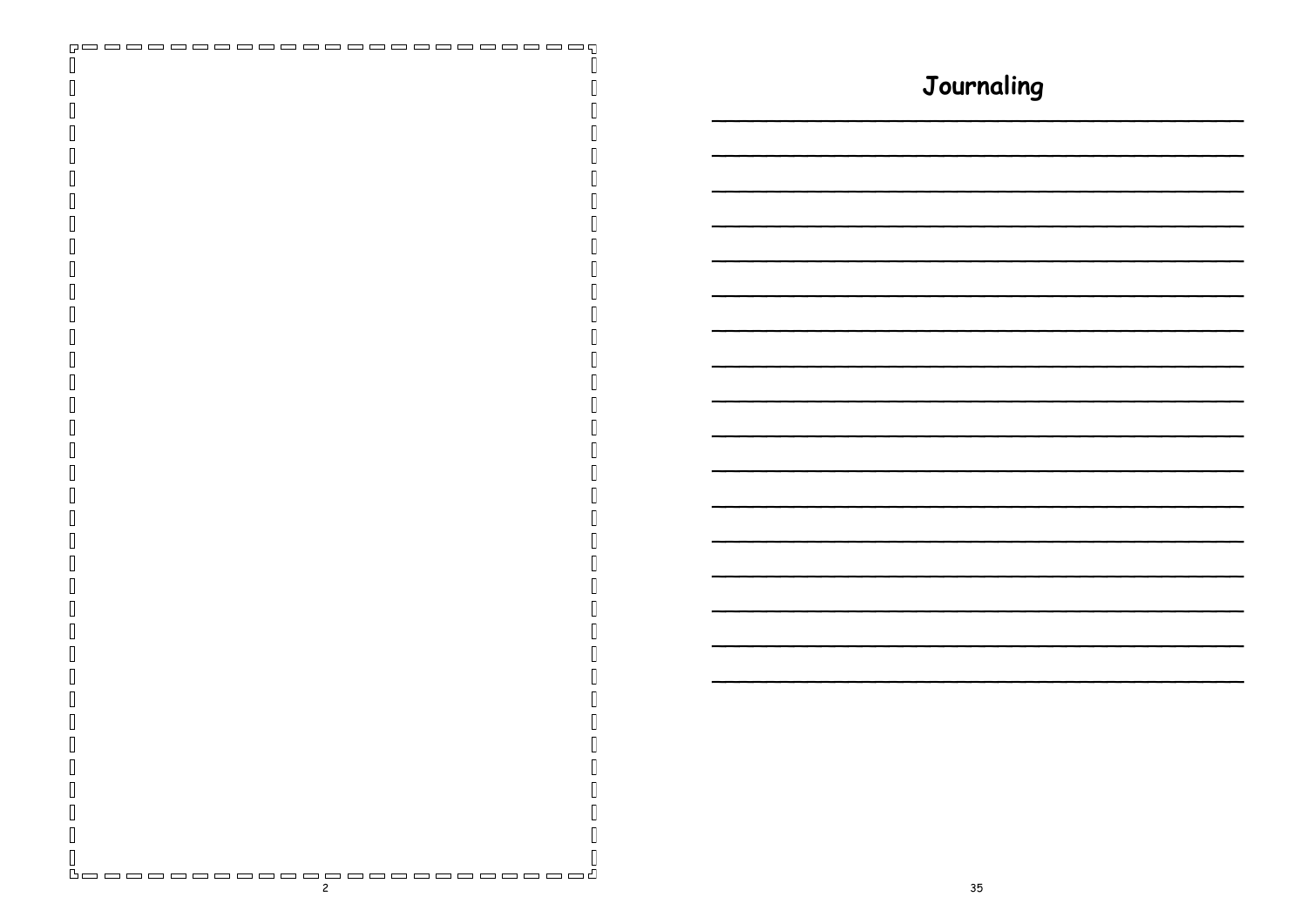## Table of Contents

 $\Box$ 

h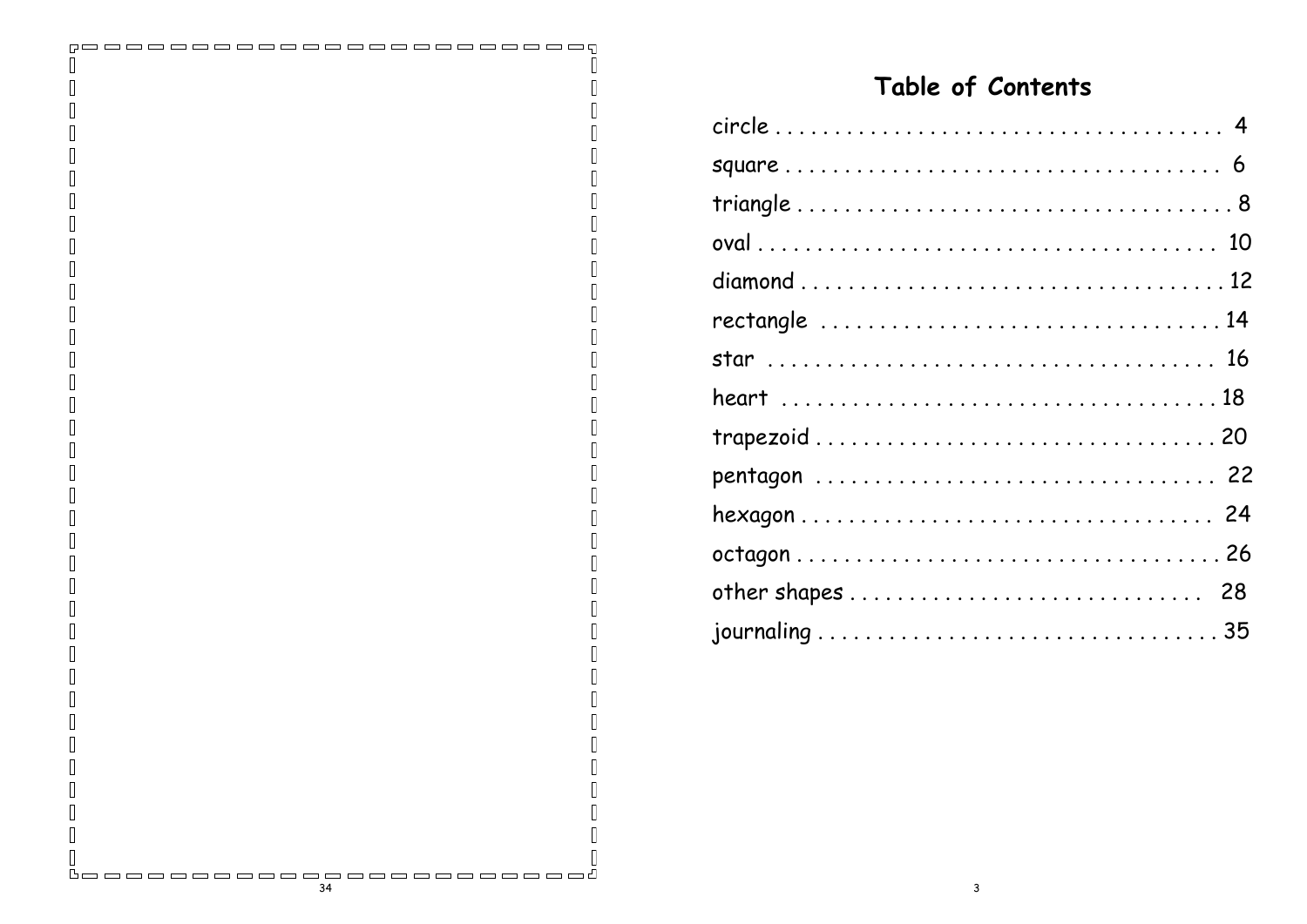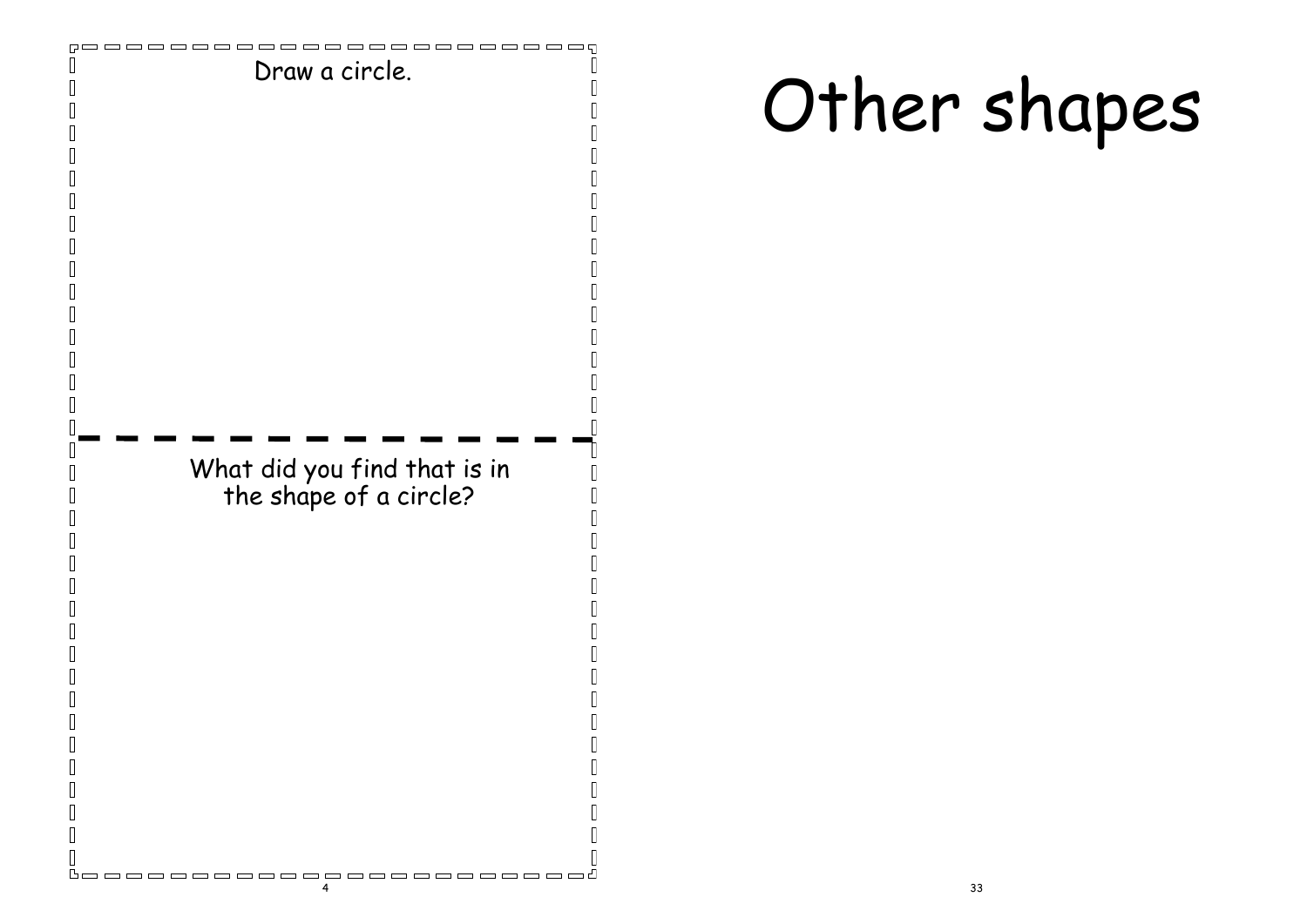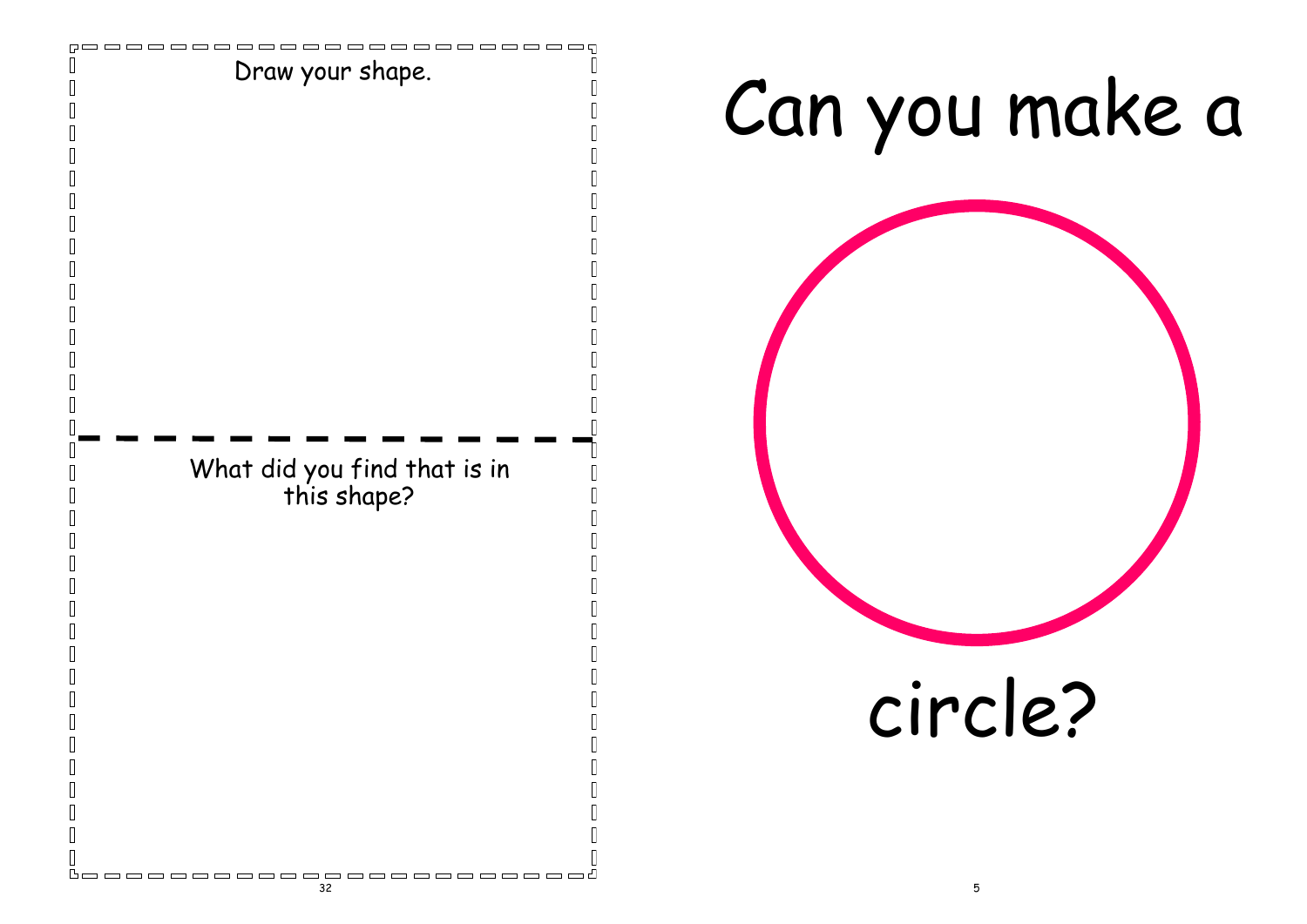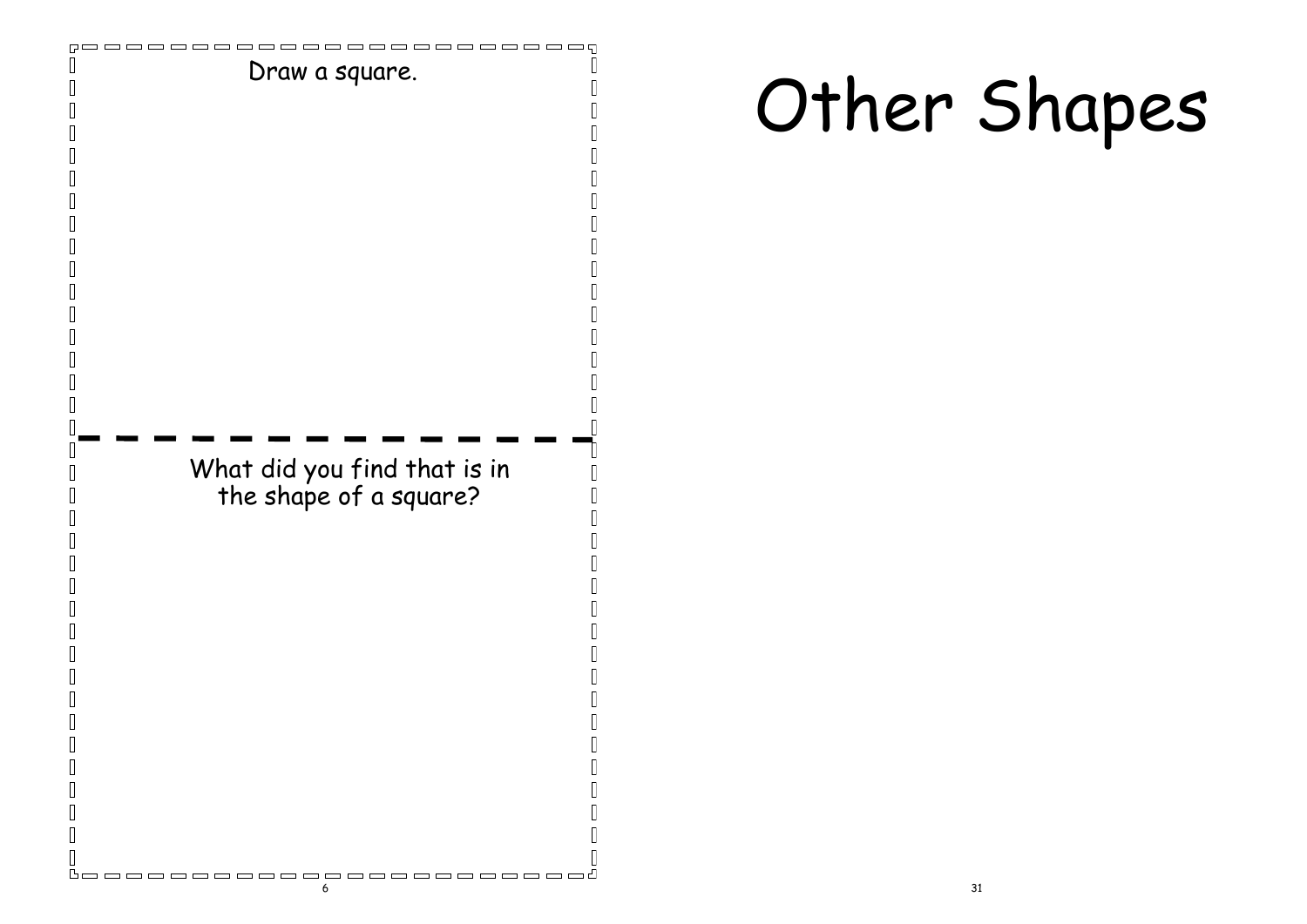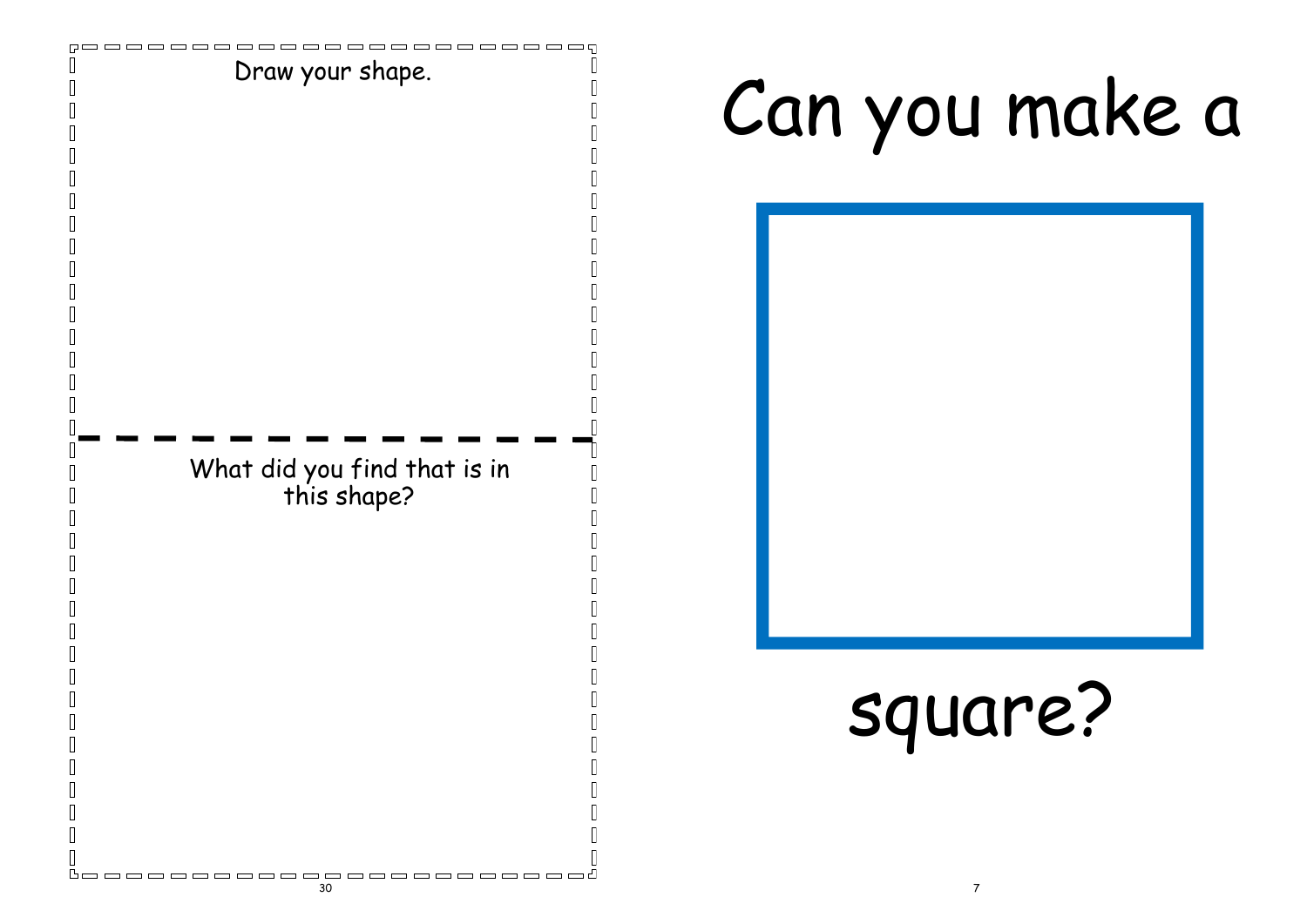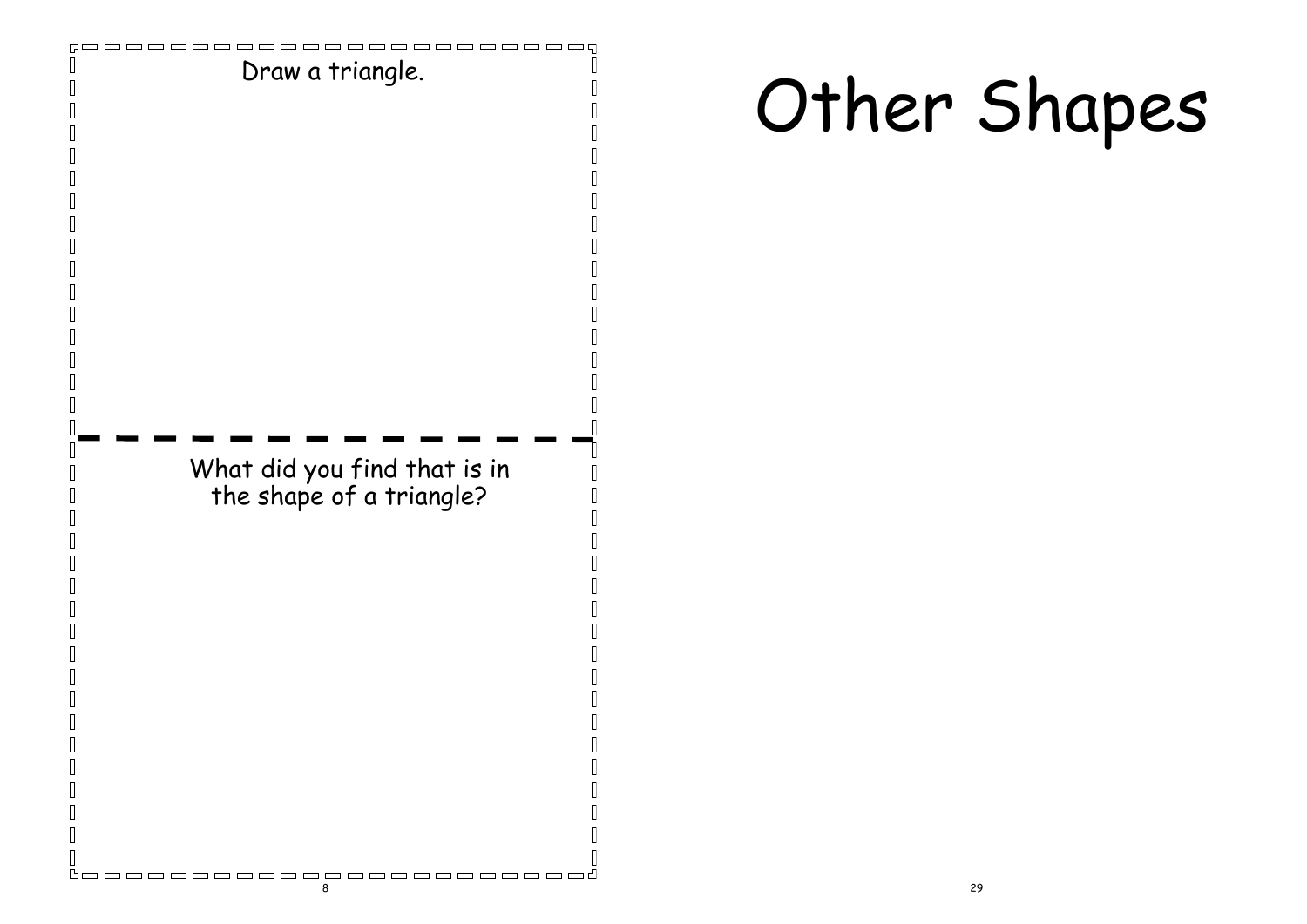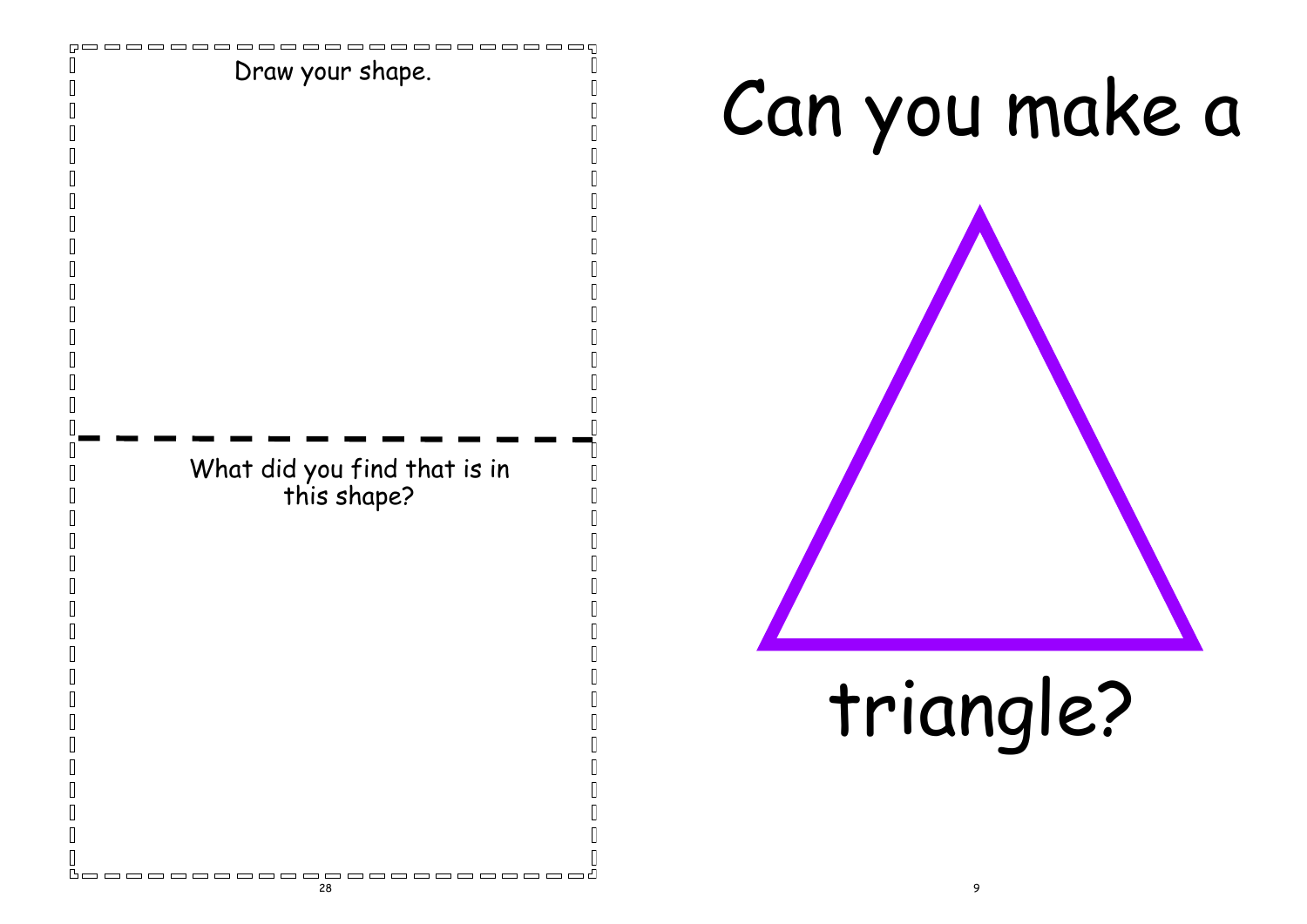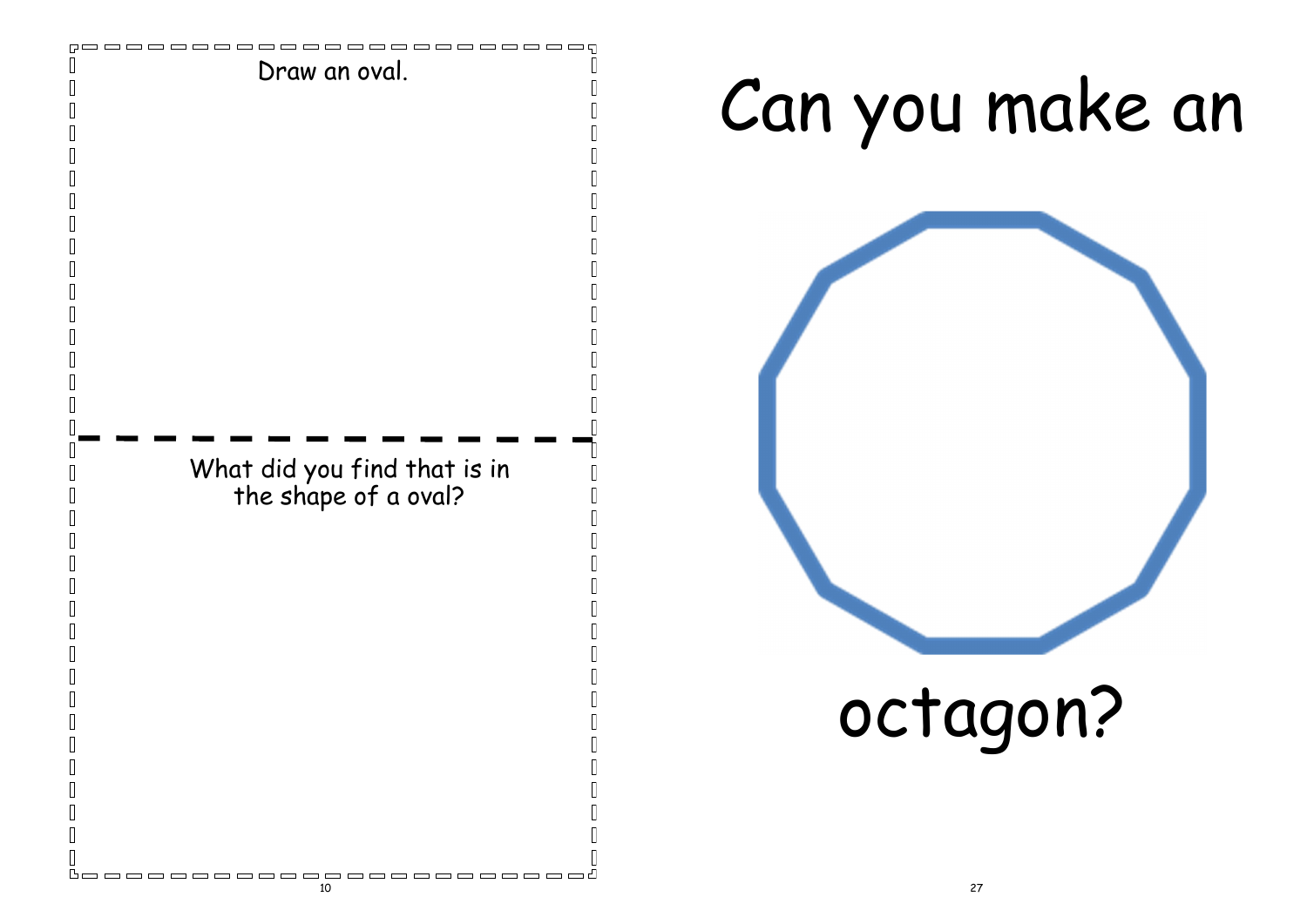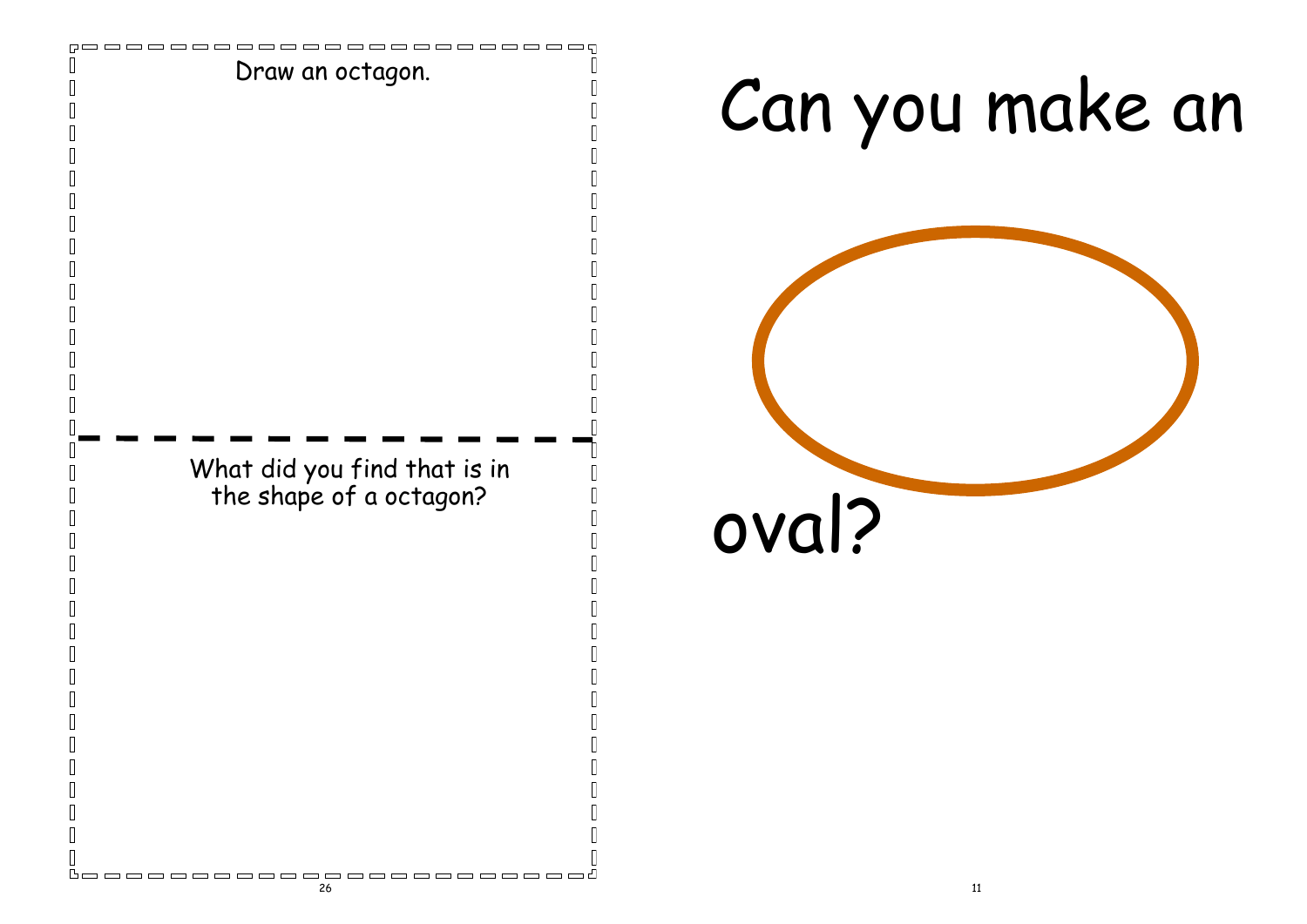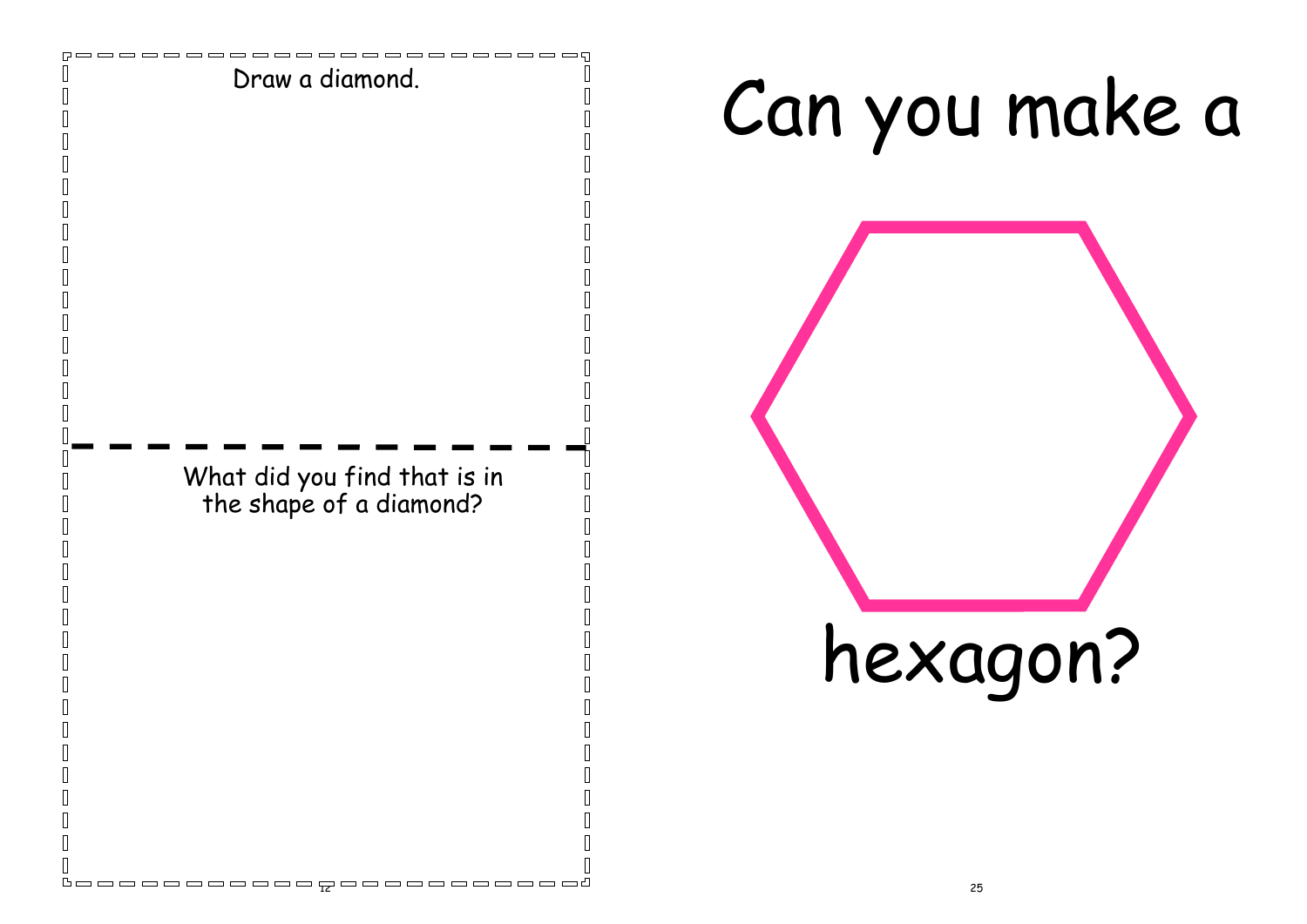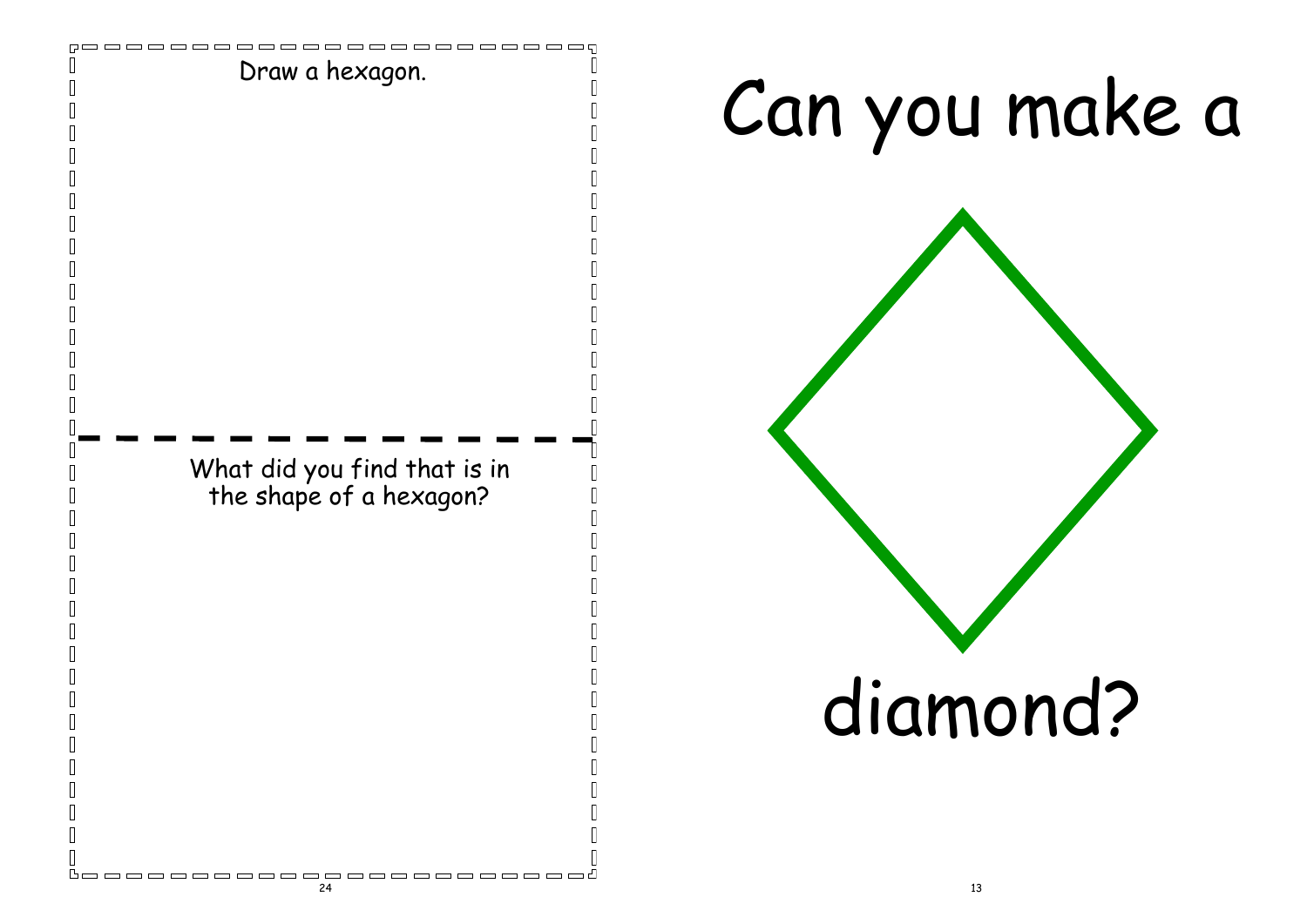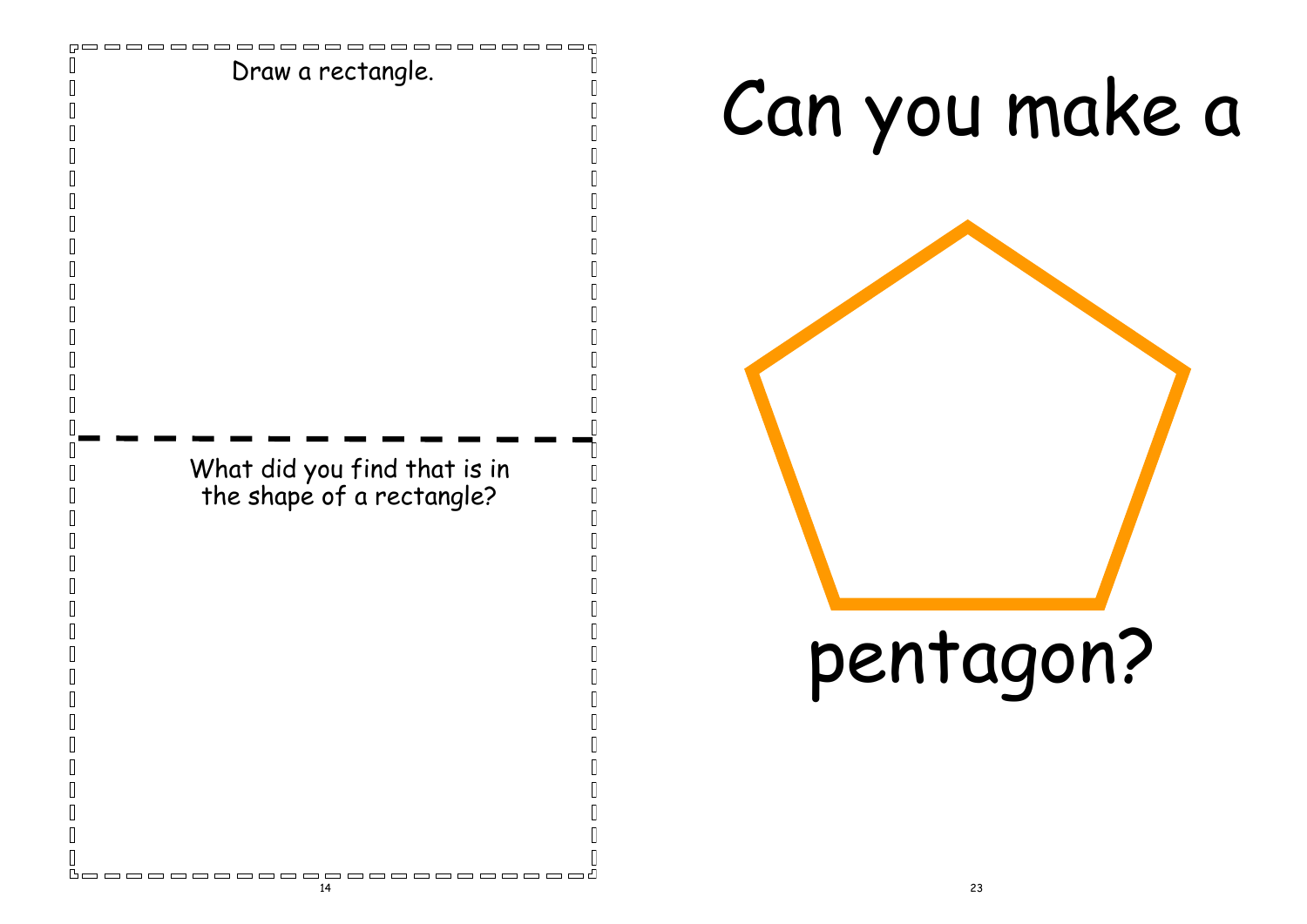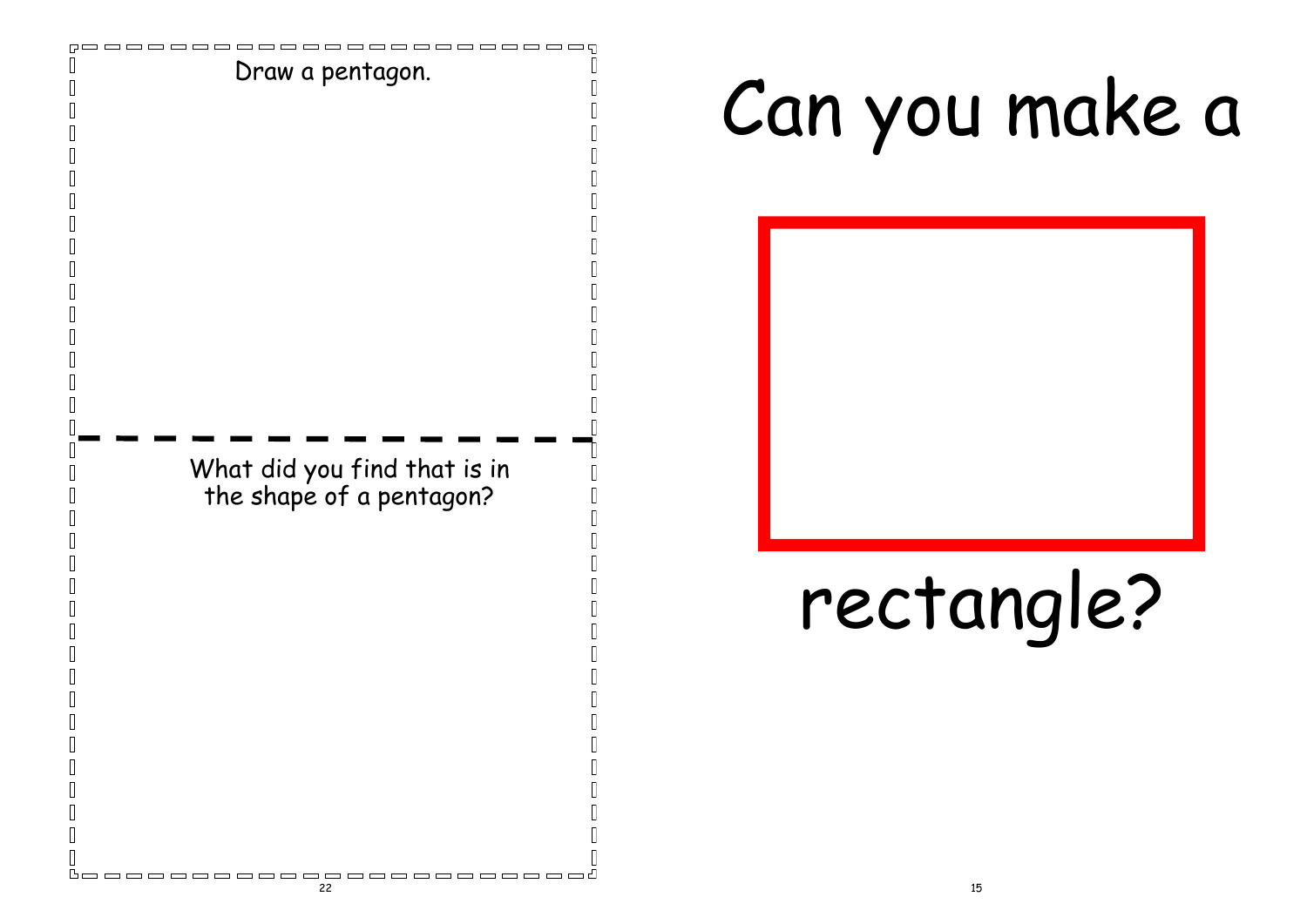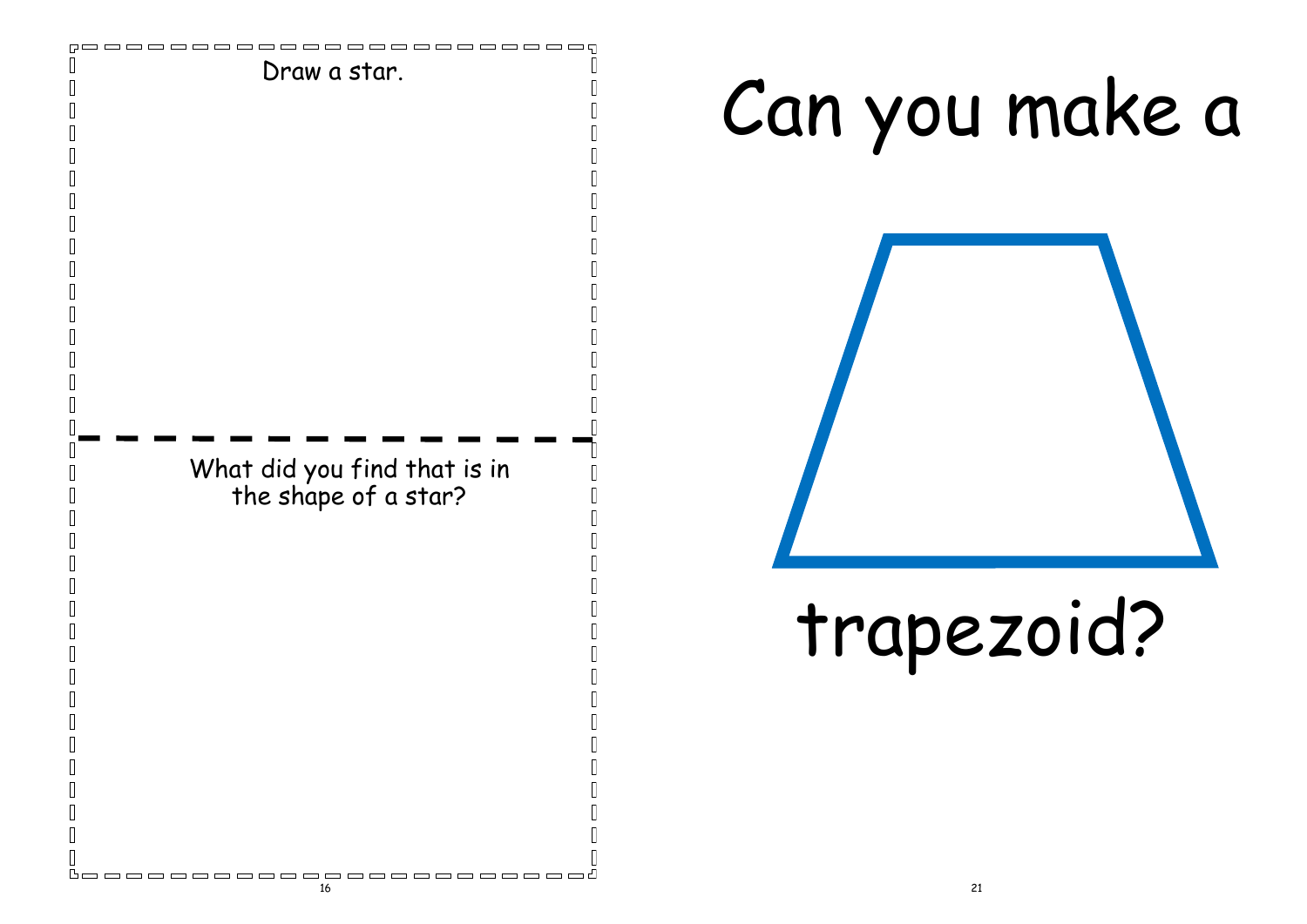